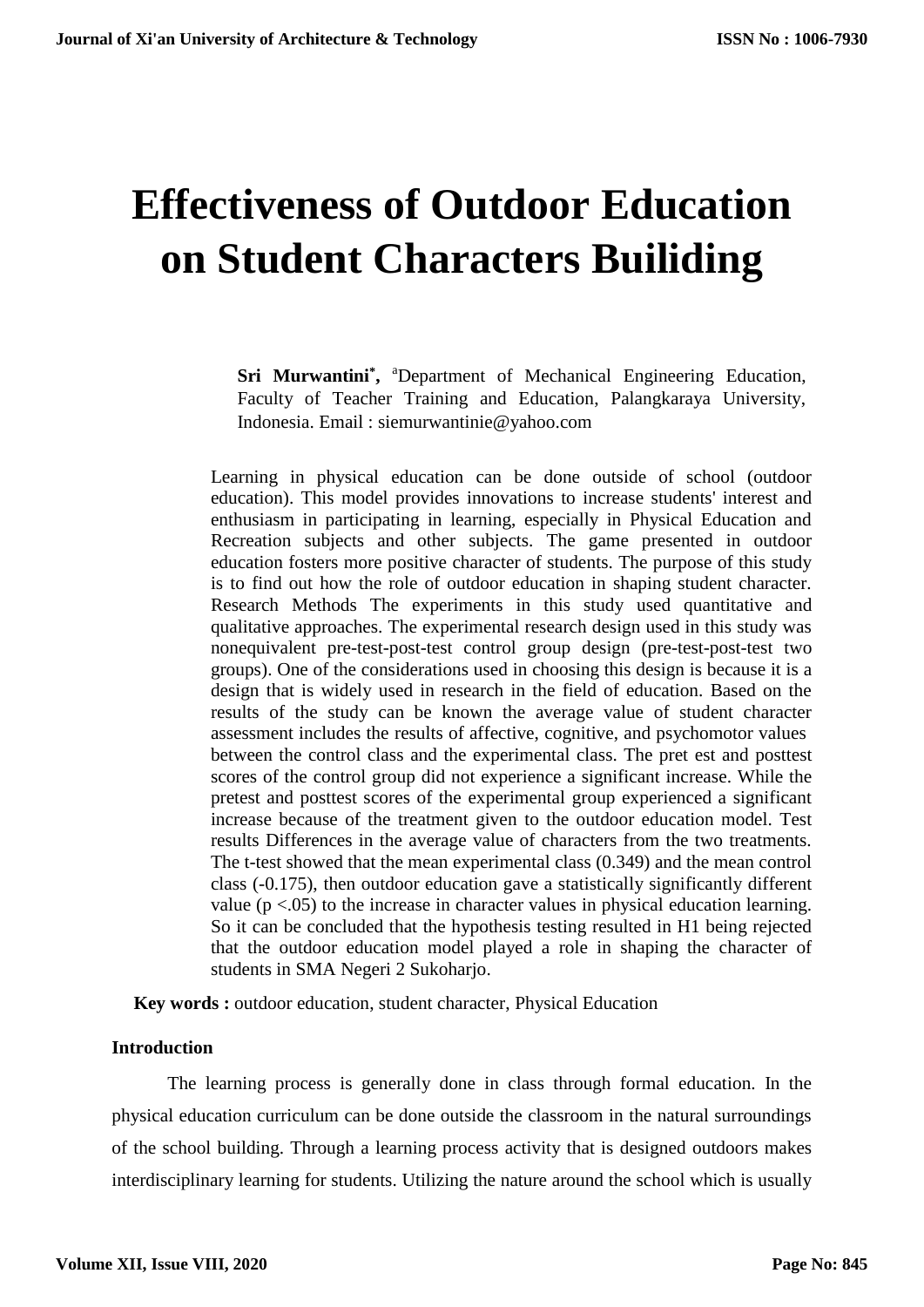used as a place of learning, will provide positive energy to student learning activities. Nature's potential naturally stimulates students' senses to develop their attitude sensitivity. According to S Priest (2010) a new definition of education outside the classroom based on six main points is presented. Outdoor education: (1) is a method for learning; (2) experiential; (3) occurs mainly outside; (4) requires the use of all senses and domains; (5) based on interdisciplinary curriculum material; and (6) are relationship problems involving people and natural resources. Defined simply but comprehensively by Ford, Phyllis (1986) describes where learning takes place in any outdoor environment, topics to be taught outdoors and every aspect of culture related to the environment, and the purpose of activities developing knowledge, skills, and attitudes. It is hoped that students will be more aware of the importance of the natural environment in applying their skills in their daily lives. Students need to adapt and pay more attention to the need to utilize the environment. The learning process of using nature as a medium is seen to be very effective in knowledge management, because everyone will be able to feel, see directly and even be able to do it themselves, so that the transfer of knowledge based on experience in nature can be felt, translated, developed based on the capabilities possessed (Kusriyanti & Sukoco, 2020).

One of the activities programs that are widely used to support positive development in children is an outdoor education program (Enoksen & Lynch, 2018; Gartner-Manzon & Giles, 2018). The element of education in schools in the learning process determines the growth and development of children wherever children are located. In the learning process, there are many factors that can lure students to develop life behaviors. Cognitive, affective and psychomotor aspects are things that teachers need to pay attention to in assisting the development of children. So that the positive development of children becomes synchronous when the outdoor education program coexists in all three aspects. Psychomotor domain is the mastery of certain skills such as abseiling, kayaking, and mountain climbing activities that involve mastery of techniques. On the other hand, the cognitive domain focuses on knowledge, facts, and problem solving skills; while the affective domain focuses on developing attitudes, values and appreciation of problems, including attitudes towards the environment (Harun and Salamuddin 2013). Three areas must be developed in accordance with the curriculum taught at school. Students are required to have attitudes, knowledge, and skills in an effort to shape their character.

The natural environment is a place that influences the development of children's character. Believe it or not a conducive environment will foster a good child's personality. There are three places that are components for the formation of children's character, namely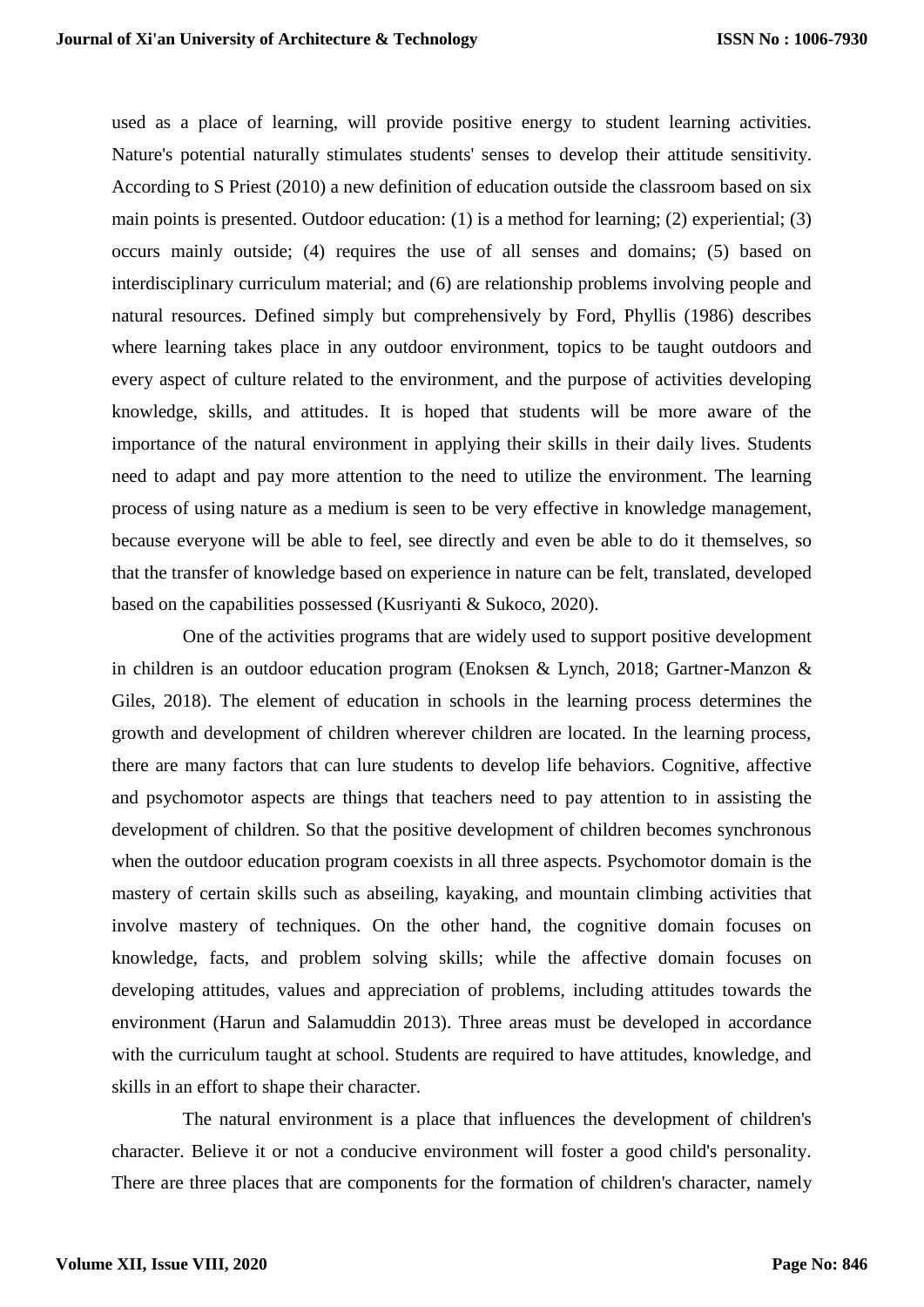in the family, at school, then in the natural environment. The natural environment and children interact naturally brings out the children's conscious nature how they feel life inwardly. This way of thinking, visual, and living about nature gives rise to the formation of characters about the way of life of children (Goleman, 2000: 407). Goleman in his theory also explained that there must be attention in shaping the character of children. Character education which involves aspects of knowledge (cognitive), feelings (feeling), action (action) is a plus character education. When this aspect is not carried out, character education cannot be carried out. Implementation of character education must be done systematically and continuously (Thomas L).

Problems in learning physical education in an effort to shape student character experience inhibition in SMA Negeri 2 Sukoharjo. The field conditions in the school are very small. Place as the implementation of learning is narrow so that the runag of student movement becomes limited. Facilities and infrastructure in schools are still inadequate, physical education teachers cannot implement teaching innovatively. Students' interest and enthusiasm are low in the learning process. Then students become less active tend to do minimal movement and play in physical education learning. According to Brockman, Fox & Jago (2011, p.2) active play contributes important to the formation of cognitive, physical, social, and emotional development of children which is not necessarily obtained from a form of structured physical activity. These things become the main problems of students in developing cognitive, cognitive and psychomotor aspects of physical education learning in school. Teachers must be prepared with something new to prepare for learning to refresh students' enthusiasm in the learning process.

Realizing the importance of the implementation of outdoor education activities for students, the researchers conducted a preliminary study of the contents of the high school curriculum, and assumed that there were problems faced by teachers in implementing outdoor education learning. Based on this the researcher conducted an interview with a teacher of SMA N 2 Sukoharjo, with the result that there were indeed problems in the field related to learning activities outside the classroom, which from the students themselves did not understand some of the benefits and the lack of support from the school for the procurement of these activities. Therefore, researchers are interested in conducting outdoor education research models to shape the character of students in SMA N 2 Sukoharjo.

Provision of outdoor education models as an effort by researchers to present learning physical activity in physical education that is fun. Games that are made and presented in outdoor education models can shape the character of students. Learning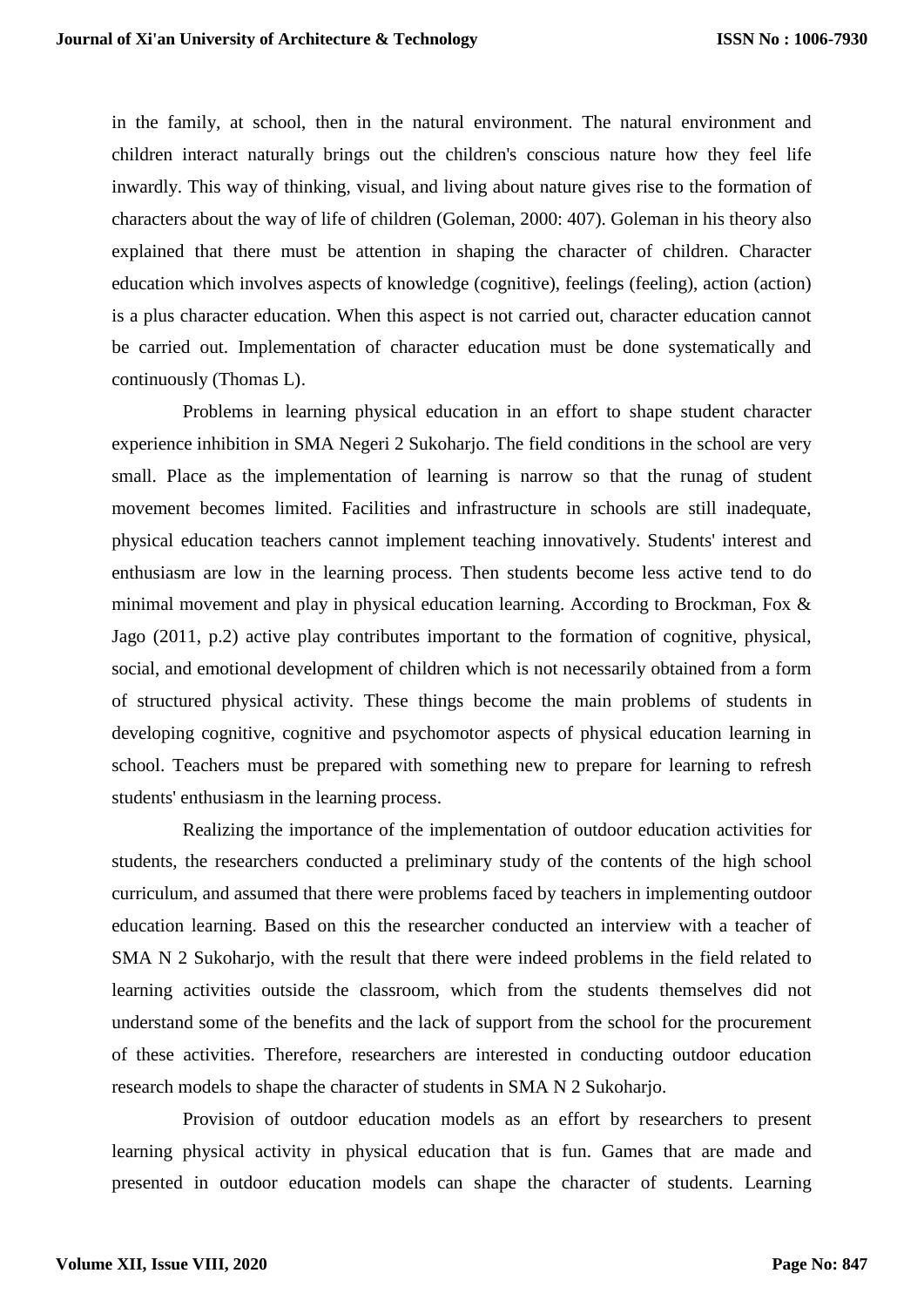activities in the form of game competition give rise to an attitude of cooperation, responsibility, skills, leadership, and others. Outdoor education can improve various aspects of adolescent development such as cooperation, leadership, social skills and responsibility (Bruner, Eys, & Carreau, 2016). In line with this statement Rickinson.M., Et.al. (2004) said Outdoor learning had a positive influence on students' interpersonal and social skills. For example social effectiveness, the ability to communicate, the ability to connect and establish cooperation in groups / teams.

#### **Research Method**

A. Tools and Materials

This study uses a qualitative and quantitative approach, also called Mixed methodology design (mixed research) because the approaches between qualitative and quantitative support one another, integrated, and one unit to complement each other (Arikunto, 2006: 11). This research is an educational research conducted at school. Usually in educational research design nonequivalent pre-test-posttest control group design (pre-test-posttest two groups) becomes the choice used. The following research design schemes can be described by (Arikunto, 2006: 86) :

$$
\begin{array}{c}\n01--X--02 \\
01---02\n\end{array}
$$

## Scheme research *Nonequivalent Pre test-Post test Control Group Design*

Experimental research designs in research method theory have several kinds of designs. In this experimental study researchers used the pre-test and post-test control group design methods proposed by Sugiyono (2012: 112). There are two groups chosen randomly, then previously given a pretest to find out the initial situation between the experimental group and the control group. From this pretest the initial data of the control group and the experimental group can be seen. Then the control group was not given treatment while the experimental group was given treatment to find out the results of the comparison of the two groups. After the treatment was given, a posttest was conducted to find out the final data results of the two groups. To determine the significance of the effect of treatment can be tested using statistics using parametric tests or non-parametric tests. If there is a significant difference between the value of the control group and the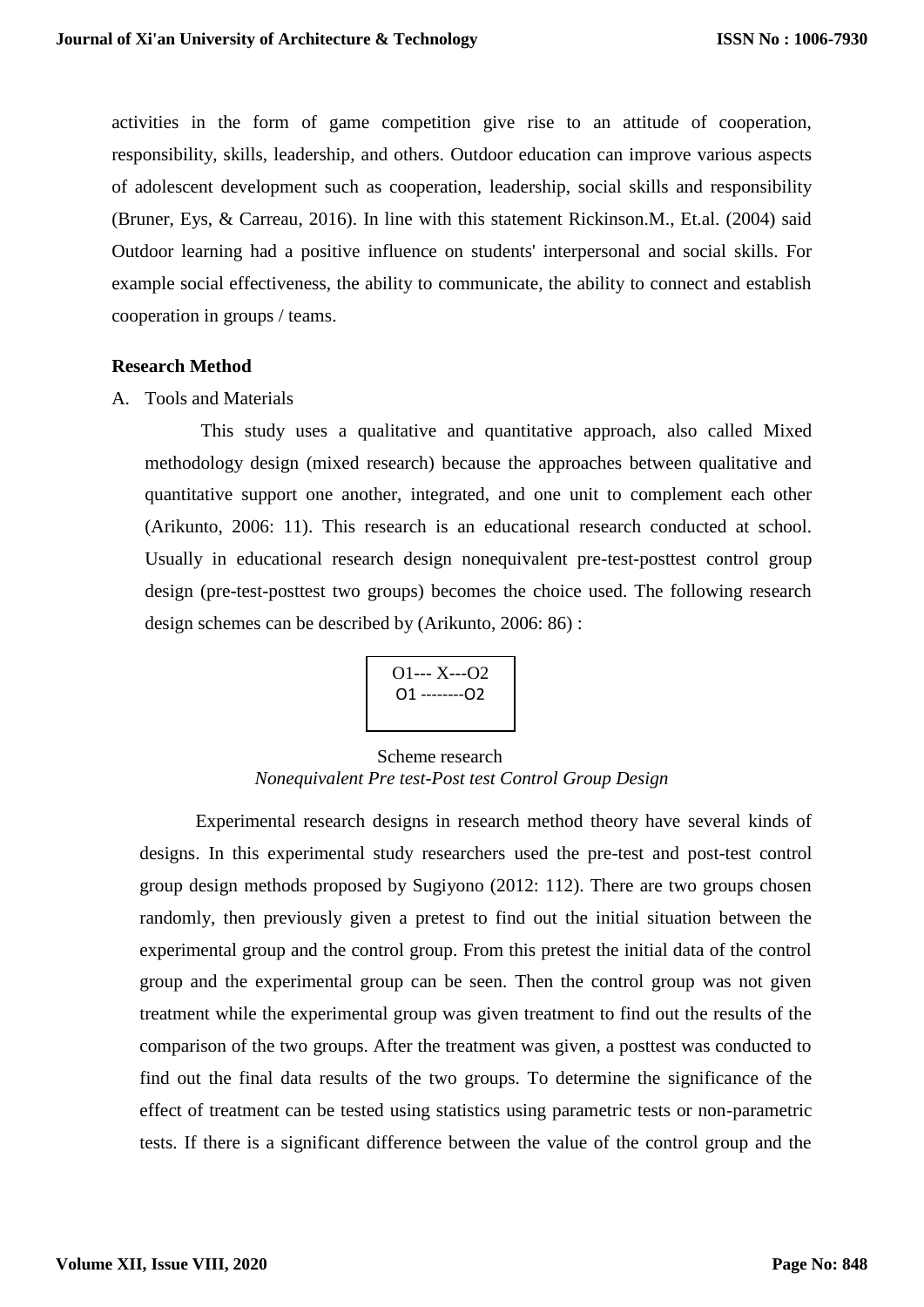| Pretest                      | Group      | Actifity                  | Treatmen                   | Posttest                |
|------------------------------|------------|---------------------------|----------------------------|-------------------------|
| Test<br>Variabel<br>Caracter | Eksperimen | learning outdoor<br>class | Games Outdoor<br>education | <b>Test</b><br>Variabel |
|                              | Control    | Penjas                    | Konvensional               | Caracter                |

experimental group, then the treatment given has a significant effect. Research design *Outdoor education*

#### B. Instrument Collection data

In this study the research instrument was used to determine student ratings through the measurement of affective, cognitive, and psychomotor aspects as students' character values. Iin Nurbudiyani (2013) explains the measurement of cognitive, affective, and psychomotor domains as follows.

Measurement of cognitive aspects is done by two tests. First, a subjective test by giving a description item in the form of material given to students as a whole. While objective tests are measured by observations using the observation sheet that has been made. In this study to determine the cognitive aspects of researchers using an objective test.

Measurement of affective aspects is done by observation. Observation activities are focusing on an object by using all the senses. So taking value by observation is not limited to just one person, the environment and nature can be used for data retrieval.

Measurement of psychomotor aspects is done to obtain the results of student skills in the learning process. Direct observation is used to assess students' abilities in the form of movement abilities (reflex motion, basic motion, and skilled motion), student skills (perceptual skills, physical skills, and communication skills). The value is taken through observation with the observation sheet that has been made before.

The following can be explained by the student character formation variable table which is used as an observation sheet guide according to (Misbach, 2006: 19):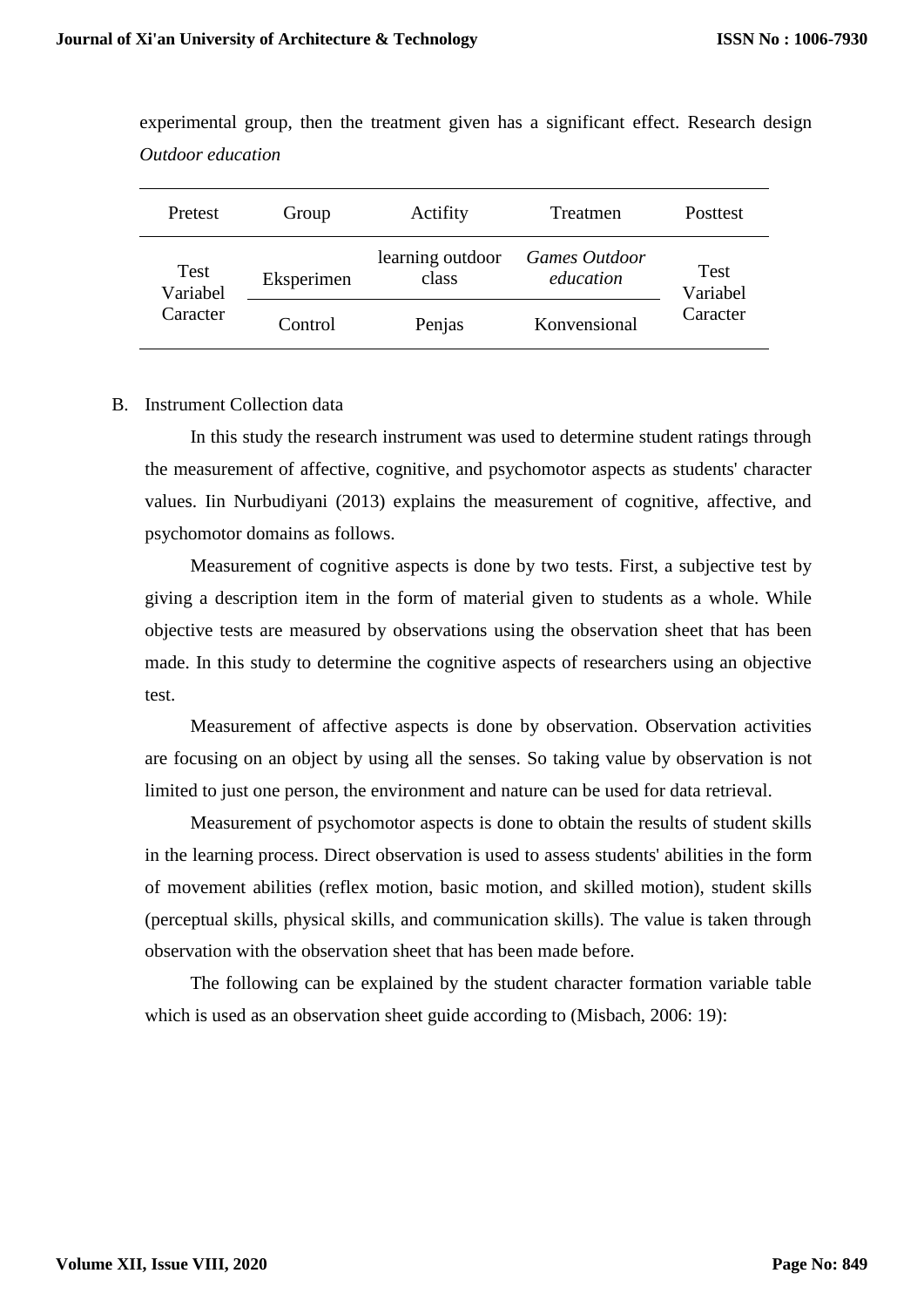| Conseptual      | Operational                                                                                                                                                                                                                                                                      | Sub Variabel                                                                                                                                                                                                                                                                              | Indicator                                                                                                                                                                                                                                                                                         |  |  |
|-----------------|----------------------------------------------------------------------------------------------------------------------------------------------------------------------------------------------------------------------------------------------------------------------------------|-------------------------------------------------------------------------------------------------------------------------------------------------------------------------------------------------------------------------------------------------------------------------------------------|---------------------------------------------------------------------------------------------------------------------------------------------------------------------------------------------------------------------------------------------------------------------------------------------------|--|--|
| Definition      | Definition                                                                                                                                                                                                                                                                       |                                                                                                                                                                                                                                                                                           |                                                                                                                                                                                                                                                                                                   |  |  |
| Cognitiv        | <b>Cognitive Rational</b><br>intellectual potential in the<br>form of knowledge,<br>understanding, application,<br>analysis, and evaluation.<br>Rational knowledge Have a<br>sense of courage,<br>compassion, high<br>cooperation, good<br>discipline, and can solve<br>problems | <b>Cognitive Rational</b><br>intellectual potential<br>in the form of<br>knowledge,<br>understanding,<br>application,<br>analysis, and<br>evaluation. Rational<br>knowledge Have a<br>sense of courage,<br>compassion, high<br>cooperation, good<br>discipline, and can<br>solve problems | Cognitive<br>Rational<br>intellectual potential in the<br>of<br>form<br>knowledge,<br>understanding, application,<br>analysis,<br>and evaluation.<br>Rational knowledge Have a<br>of<br>sense<br>courage,<br>compassion,<br>high<br>cooperation,<br>good<br>discipline, and can solve<br>problems |  |  |
| Afectiv         | Affective The<br>embodiment and change<br>of behavior and attitudes<br>that produce moral /<br>ethical values that arise in<br>moral behavior and ethics<br>Pray solemnly, Be honest,<br>be fair                                                                                 | Affective The<br>embodiment and<br>change of behavior<br>and attitudes that<br>produce moral /<br>ethical values that<br>arise in moral<br>behavior and ethics<br>Pray solemnly, Be<br>honest, be fair                                                                                    | Affective The embodiment<br>and change of behavior and<br>attitudes that produce moral<br>/ ethical values that arise in<br>moral behavior and ethics<br>Pray solemnly, Be honest,<br>be fair                                                                                                     |  |  |
| volition        | Will                                                                                                                                                                                                                                                                             | Will                                                                                                                                                                                                                                                                                      | Will                                                                                                                                                                                                                                                                                              |  |  |
| <b>Behavior</b> | (volition) Attitude to<br>commit and commit to<br>doing good and positive<br>things. The level of<br>imitation, manipulation,<br>precision, articulation, and<br>naturalization                                                                                                  | (volition) Attitude to<br>things. The level of<br>precision, articulation,<br>and naturalization                                                                                                                                                                                          | (volition) Attitude to<br>commit and commit to commit and commit to<br>doing good and positive doing good and positive<br>things. The level of<br>imitation, manipulation, imitation, manipulation,<br>precision, articulation, and<br>naturalization                                             |  |  |

## c. Sampling

A sample of 62 students were selected randomly and divided into two groups. The control group was 31 students and the experimental group was 31 students.

# **Results and Discussion**

The sampling technique in this study used a random sampling technique. A sample of 62 students were selected randomly and divided into two groups. The control group was 31 students and the experimental group was 31 students. In collecting data researchers used observations and questionnaires. Expert validators have validated the questionnaire that the researcher made. The questionnaire measurement uses a Likert scale which was stated by Djaali (2008: 28). Likert scale is a scale used to measure the attitudes, opinions, and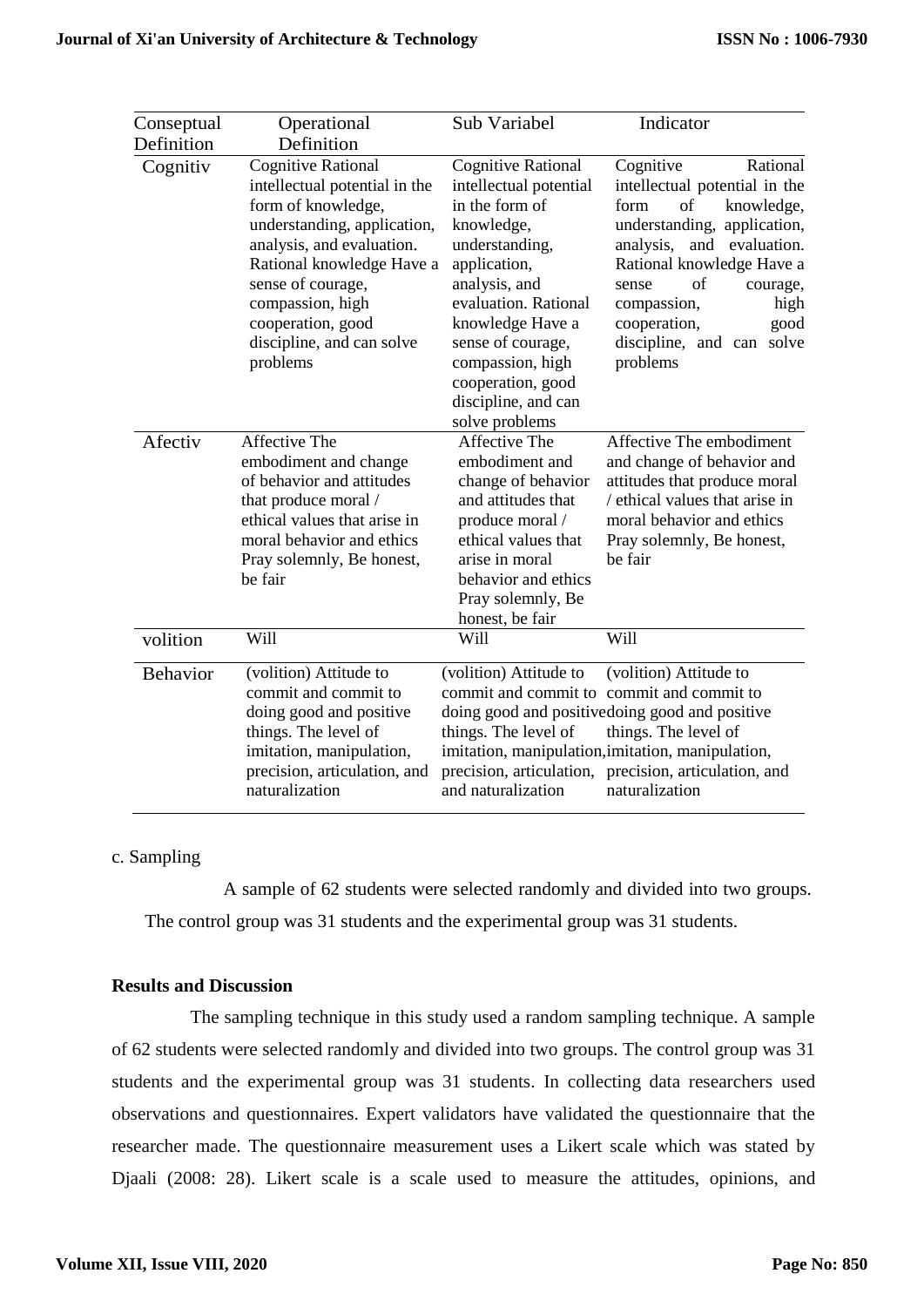perceptions of a person or group of people about an educational phenomenon or phenomenon.

After knowing the data that has been taken, then the t-test is performed. T-test different test can be used in testing how much influence the independent variable is used individually in explaining the dependent variable partially in this study (Ghozali, 2012: 98). Data processing uses a statistical approach to obtain conclusions from the research results. With the method of staticka different test researchers will get the results of how the effect of the treatment that has been given. This test is used to determine the initial conditions of the experimental and control groups. This formula will answer hypotheses about how the role of outdoor education and whether it has a significant effect on the formation of student character. Then the assessment of affective, cognitive and psychomotor aspects in the form of observations using the observation sheet with variable criteria that have been made.

a) a) Comparison table of Average Character Values Results in the Control Class and Experiment Class

|                |                   | Average Value |               |                         |           |  |  |  |
|----------------|-------------------|---------------|---------------|-------------------------|-----------|--|--|--|
| N <sub>o</sub> | Variabel Caracter |               | class control | <b>Eksperimen Class</b> |           |  |  |  |
|                |                   | Pre-test      | Post-test     | Pre-test                | Post-test |  |  |  |
|                | Afective          | 68,67         | 70,56         | 67,33                   | 84,63     |  |  |  |
| $\overline{2}$ | Cognitive         | 65,03         | 71,76         | 66,47                   | 81,34     |  |  |  |
| 3              | Psikomotor        | 62,40         | 68,54         | 62,03                   | 79,44     |  |  |  |

Based on the table above, it can be seen the average value of student character assessment includes the results of affective, cognitive, and psychomotor values between the control class and the experimental class. The pretest and posttest scores of the control group did not experience a significant increase. While the pretest and posttest scores of the experimental group experienced a significant increase due to the treatment of the outdoor education model. So it can be concluded that the average value of the characters of the experimental group students is better than the control group.

Using the normality test, the data obtained is normally distributed or not. Kolmogorov-Smirnov statistical technique (K-S test) as a use in the normality test data of the control group and the experimental group. in testing with staticka can be known if the data is normal or not by: 1) If the value of the control / experiment group has a calculated value that is lower than the table at the significance level ( $\alpha$ ) 0.05 it can be concluded that the data come from populations that are normally distributed. 2) If the value of the control / experiment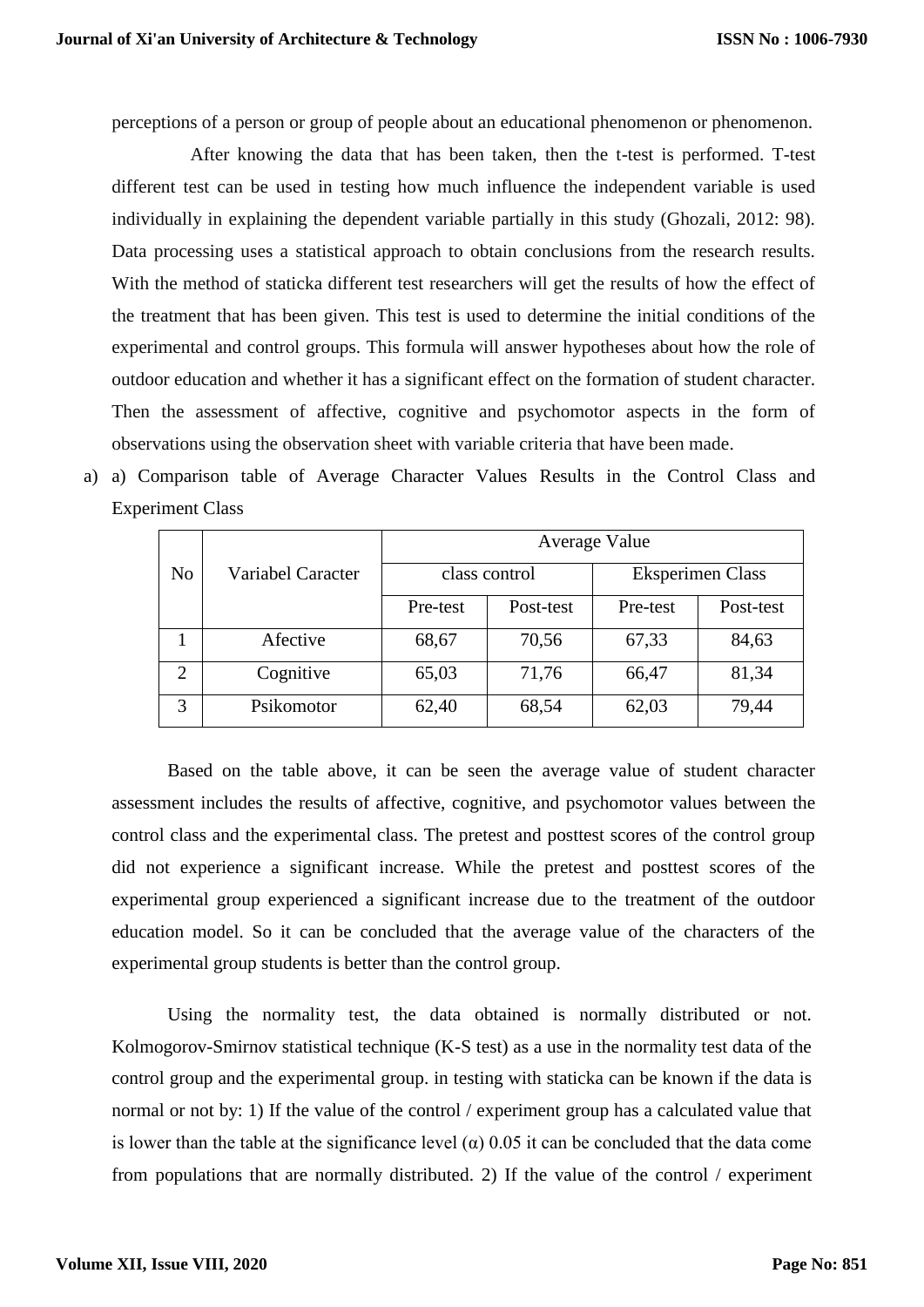group has a higher calculated value than the table at the significance level  $(\alpha)$  0.05, it can be concluded that the data come from populations that are not normally distributed. The following is presented in the form of a data normality test table:

| Group      | Mean | Std.<br>$\overline{Dev}$     | Z | $\boldsymbol{p}$ . | Conclusion Information                                                          |        |  |
|------------|------|------------------------------|---|--------------------|---------------------------------------------------------------------------------|--------|--|
| Eksperimen |      |                              |   |                    | $\vert 0.3292 \vert 0.07414 \vert 0.877 \vert 0.425 \vert$ TerimaH <sub>0</sub> | Normal |  |
| Control    |      | $-0.1685$ 0.18940 0.561 0.91 |   |                    | TerimaH $_0$                                                                    | Normal |  |

Normality Test Table Character Average Value

The table shows that based on the normality test, the average value of the character of both the experimental class and the control class has a lower calculated value than the table at the significance level ( $\alpha$ ) 0.05. Thus it can be concluded that the average population of the pretest and posttest scores of the experimental and control classes is normally distributed.

## 1. Homogenetity Variance Test

Testing the variance homogeneity test data, it can be seen sampling from the population has the same variance data and or does not have significant difference data. Homogeneity statistical tests of the values of the distribution of control groups and experiments were carried out. Data interpretation can be seen in the results of statistical tests with SPSS. The following are presented in the form of data homogeneity test tables:

| Group         | Mean      | <b>Std. Dev</b> |         | df 1 | df2 | p.    | <b>Conclusion</b>     | <b>Information</b> |
|---------------|-----------|-----------------|---------|------|-----|-------|-----------------------|--------------------|
| 1. Eksperimen | 0.3292    | 0.07414         | 23.0920 |      | 74  | 0.000 | Terima H <sub>0</sub> | Homogen            |
| 2. Kontrol    | $-0.1685$ | 0.1894          |         |      |     |       |                       |                    |

Homogeneity Test Table Character Average Value

The table shows the results of the calculation of homogeneity test (Levene Test) the average value of characters. Based on statistical calculations, the population of the two treatments was homogeneous, indicated by  $p \leq 0.05$ .

After a normality test and a homogeneity test on the learning attitude data, it was found that the experimental and control classes were normal and homogeneous in distribution, thus it could be continued by testing the difference between the two averages using t-test with a significance level ( $\alpha$ ) 0.05. The results of t-test calculations for two free samples (Independent samples t-test) using SPSS .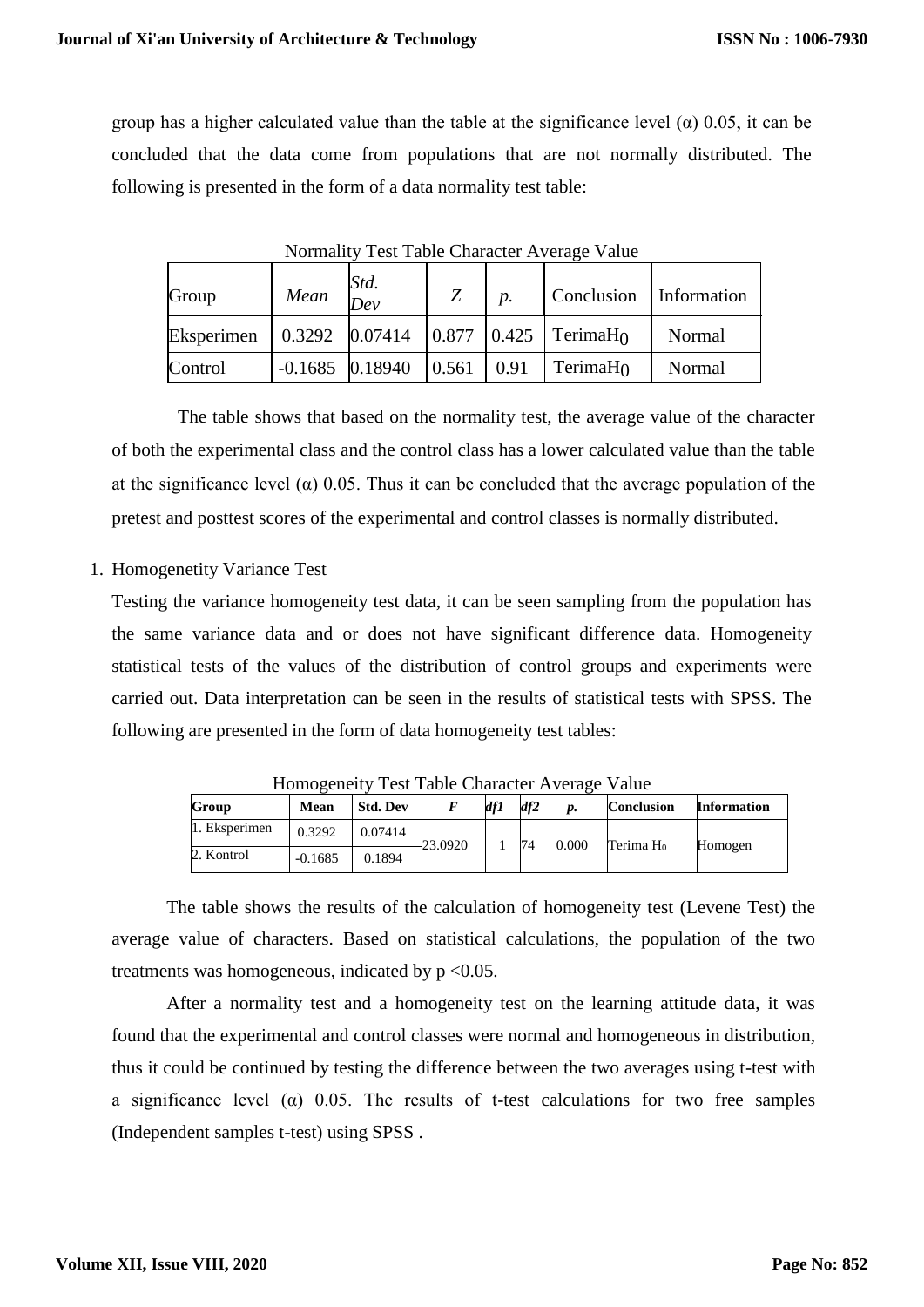#### 2. T Test

Analysis of the data used to answer the research hypothesis is t-test or t-test. In t-test testing this study used two hypotheses according to (Sugiyono, 2009: 272) namely (H0) the null hypothesis and the alternative (Ha) hypothesis. The explanation is H0 means there is no significant difference while H1 means there is a significant difference. H0 is accepted or H1 is rejected if the significance level> 0.05, and H0 is rejected or H1 is accepted if the significance level  $\langle 0.05 \rangle$ . The prerequisite test analysis uses SPSS 21 statistical analysis software.

| Group          | Mean   |        | Std.<br>Std. Dev. Error<br>Mean | F      | p.    |        | p.    |
|----------------|--------|--------|---------------------------------|--------|-------|--------|-------|
| $1.$ Experimen | 0.349  | 0.0618 | 0.0109                          | 26.925 | 0.000 | 15.057 | 0.000 |
| 2.Control      | -0.175 | 0.1894 | 0.0289                          |        |       |        |       |

Homogeneity Test Table Character Average Value

The table shows the results of the test differences in the average value of characters from the two treatments. Based on the difference test value shows that outdoor education gives a significantly different statistical value ( $p < .05$ ) to the increase in the value of character in physical education learning.

## Discussion

This research uses qualitative and quantitative approaches. This method is also called Mixed methodology design. This research uses a quantitative approach with a quasiexperimental method by applying outdoor education as a treatment. Outdoor education is held for 2 months for 8 meetings, each meeting held for two hours of study. The treatment given is specifically designed for high school level with the aim of improving student character education in the school environment.

In accordance with the psychological context that is applied in social life in interacting with a person's character can be divided into 3 according to Astuti1 & Mardius (2017). : (1) Spiritual and emotional development, intellectual development; (2) Sports and Kinesthetic (Physical and kinestetic development); and, (3) Taste and Willpower (Affective and Creativity development). This research emphasizes the character of students in three domains, namely affective aspects, cognitive aspects, and psychomotor aspects. These three domains exist within students and are developed through outdoor education programs. Learning outside the classroom is appropriate to be applied in the education curriculum. In line with what was done in a study entitled "Curriculum for Excellence Through Outdoor Learning"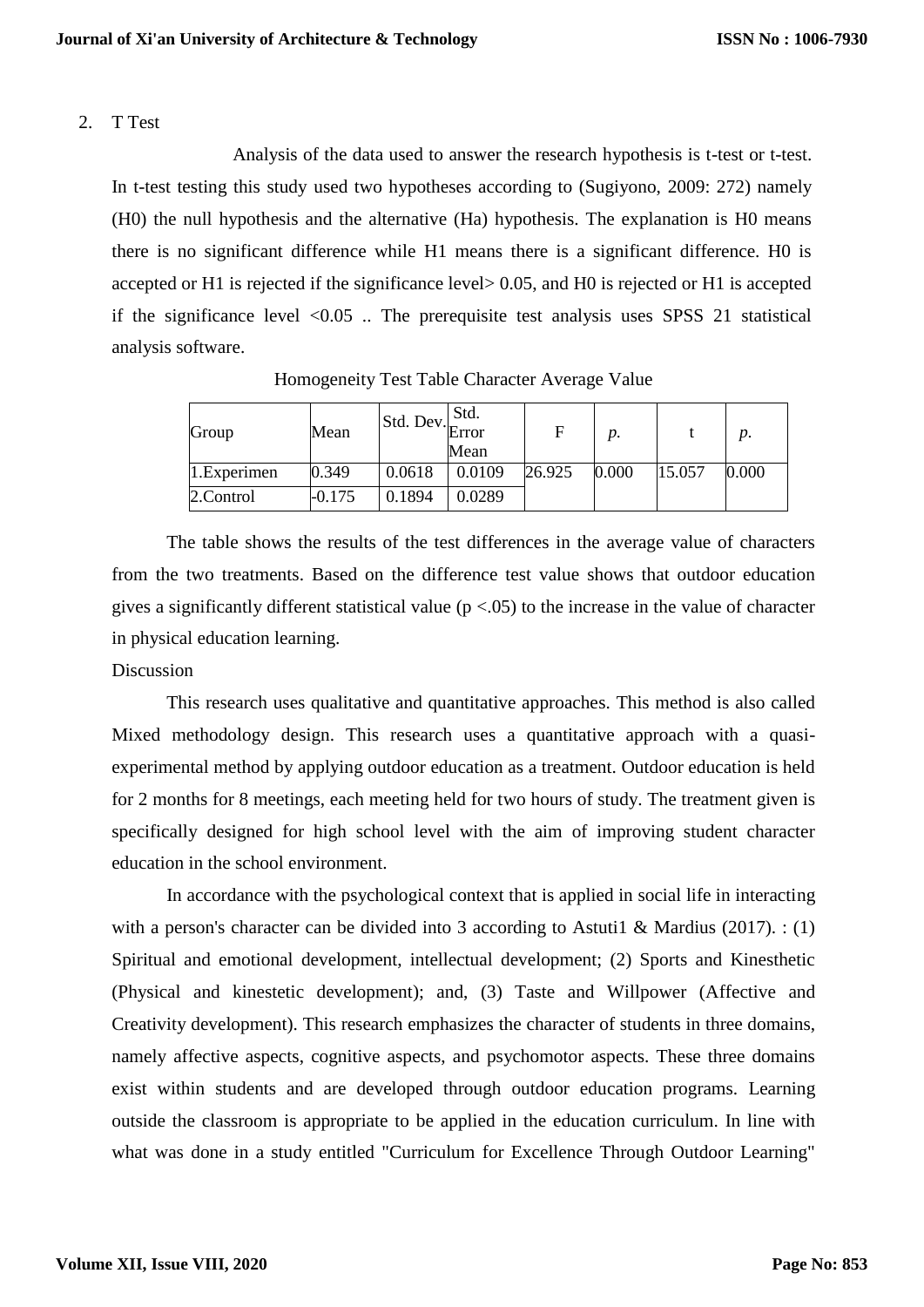conducted by Learning and Teaching Scotland. (2010).

The results of interviews and observations conducted by researchers, the problem of students is the activeness in physical education learning. Outdoor education invites students to enthusiastic about moving and learning using the real place they see and use. Nicolls (2004: 21) revealed that the teaching and learning process is active and "hands on" that is a lot of time space for physical activities so as to make learning motivating. Students in outdoor education will get a wider range of motion so that students are more active in physical activity.

The application of Outdoor Learning can provide uses in increasing the ability to live socially and interpersonal skills yourself such as the ability to communicate, work together, and interact with friends. (Dillon, J. 2005) So in this research outdoor education also answers the problems that exist in physical education learning in SMA Negeri 2 Sukoharjo. According to the results of data processing done outside of school education plays a role in shaping the character of students in the realm of affective, cognitive and psychomotor.

#### **Conclusion**

Based on the results of the research that has been done, the average value of character assessment obtained includes the results of the affective, cognitive, and psychomotor grades of two classes, namely the control class and the experimental class. The acquisition of the pretest and posttest scores of the control group did not increase significantly. On the other hand the pretest and posttest scores of the experimental group increased significantly because they were given the treatment of outdoor education models. So it can be concluded that the average value of the characters of the experimental group students is better than the control group. So the results of the data that has been processed and then analyzed, it can be concluded that the outdoor education model plays a role in shaping the character values of students in SMA Negeri 2 Sukoharjo.

#### **Acknowledgements**

The researcher would like to thank Lembaga Pengelola Dana Pendidikan (LPDP) Indonesian endowment fund for education, Finance ministry of Indonesia for supporting this research.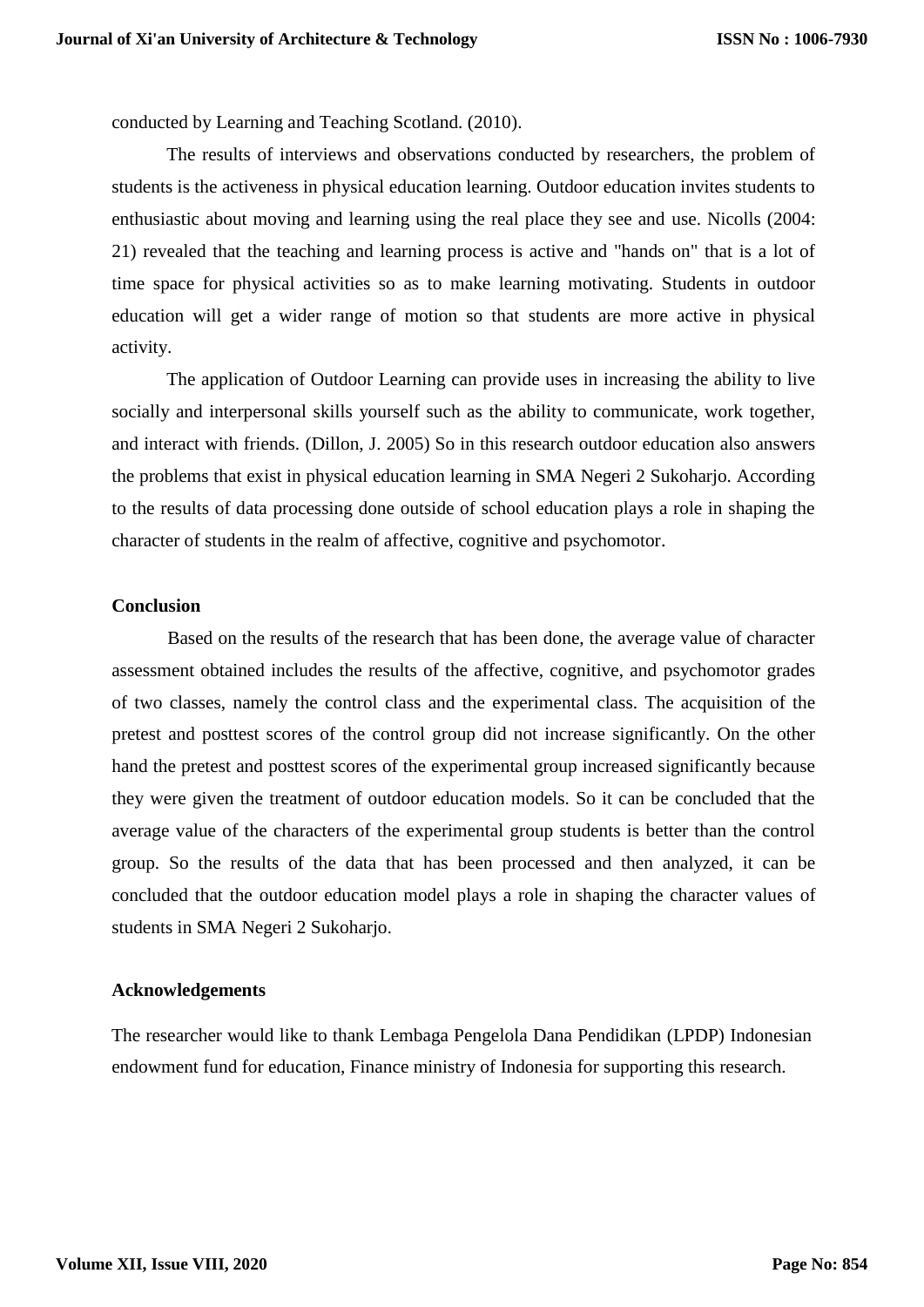# **References**

Astuti, Y & Mardius, A. (2017). Pengembangan Permainan Kolaboratif Dalam Pendidikan Jasmani Dan Olahraga Di Sekolah Dasar Untuk Optimalisasi Pembentukan Karakter. Jurnal Pendidikan Jasmani dan Olahraga Volume 2 Nomor 2. http://ejournal.upi.edu/index.php/penjas Page 79

Arikunto,S. (2006). Prosedur Penelitian Suatu Pendekatan Praktik. Ed Revisi VI,. Penerbit PT Rineka Cipta: Jakarta.

Brockman, R., Fox, K.R., & Jago, R. (2011).What is the meaning and nature of active play for today's children in the uk?. International Journal of Behavioral Nutrition and Physical Activity. Bristol: University of Bristol.

Dillon, J. (2005). Engaging and Learning with the Outdoors – The Final Report of the Outdoor Classroom in a Rural Context Action Research Project. National Foundation for Educational Research (NFER), King's College London and the University of Bath.

Djaali. 2008. Skala Likert. Jakarta: Pustaka Utama.

Enoksen, E., & Lynch, P. (2018). Learning leadership: becoming an outdoor leader. Journal of Adventure Education and Outdoor Learning.

Ford, Phyllis (1986). [Outdoor Education: Definition and Philosophy.](https://eric.ed.gov/?id=ED267941) Office of Educational Research and Improvement (ED), Washington, DC.

Ghozali, Imam. (2012). Aplikasi Analisis Multivariate dengan Program IBM SPSS. Yogyakarta: Universitas Diponegoro

Gartner-Manzon, S., & Giles, A. R. (2018). Lasting impacts of an Aboriginal youth leadership retreat: a case study of Alberta's Future Leaders Program. Journal of Adventure Education and Outdoor Learning.

Harun & N Salamuddin (2013). Applying Elements of Outdoor Education in Teacher Education Innovation Mohd Taib. Published by Canadian Center of Science and Education

Kusriyanti & Sukoco. (2020). Pengembangan Model Aktivitas Jasmani Berbasis Alam Sekitar Untuk Meningkatkan Kecerdasan Naturalis Siswa. Jurnal Pendidikan Jasmani Indonesia, Vol 16 (1), 2020, 65-77

Learning and Teaching Scotland. (2010). Curriculum for Excellence Through Outdoor Learning. Galsgow. ISBN 978-184399-180-9.

Misbach, I. (2006). "Peran Permainan Tradisional yang Bermuatan Edukatif dalam Menyumbang Pembentukan Karakter dan Identitas Bangsa". Laporan Penelitian. Bandung: Universitas Pendidikan Indonesia.

Nicolls, M. (2004). A second chance: AL in Iraq. Creative Associates International. Paper of Education, Mobilization, and Communication Division, July.

[Nurbudiyani](https://scholar.google.com/citations?user=duPMesIAAAAJ&hl=en&oi=sra) (2013). Pelaksanaan Pengukuran Ranah Kognitif, Afektif, dan Psikomotor Pada Mata Pelajaran IPS Kelas III SD Muhammadiyah Palangkaraya. journal.umpalangkaraya.ac.id